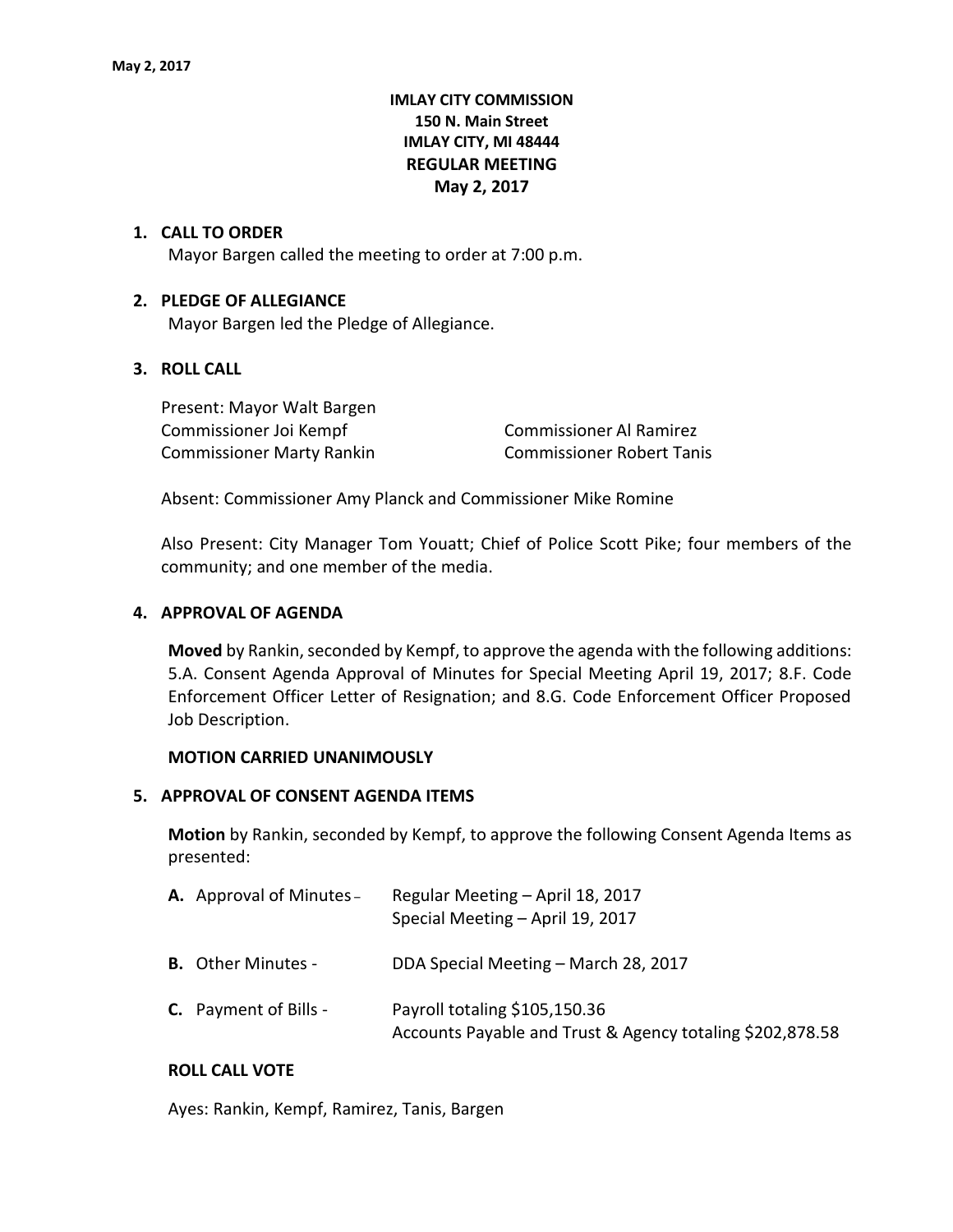# Nays: None **MOTION CARRIED 5 - YEAS; 0 - NAYS**

# **6. CITIZENS FROM THE FLOOR**

Alan Rosenbalm, Imlay City, made a formal request of the Commission to be appointed to either the Planning Commission or the Parks and Recreation Commission at the time of the next available open seat. Mr. Rosenbalm indicated he will be seeking a seat on the City Commission at the next opportunity and would appreciate the experience and insight that serving on another City Commission would provide him.

Mayor Bargen instructed Mr. Rosenbalm to complete an application for appointment to a Board or Commission and indicated that the Commission would strongly consider it.

# **7. OLD BUSINESS**

# **A. First Street Sanitary Sewer Pay #2**

City Manager Tom Youatt presented the final payment invoice to DiPonio Contracting, Inc. for the First Street Sanitary Sewer Project in the amount of \$5,675.30. Youatt indicated that the project started last fall, DiPonio has completed the punch list items, and a subcontractor has agreed to level the area of concern around the protruding manhole.

**Motion** by Rankin, seconded by Tanis, to approve the First Street Sanitary Sewer Project invoice for DiPonio Contracting, Inc. in the amount of \$5,675.30, as presented.

### **ROLL CALL VOTE**

Ayes: Kempf, Ramirez, Tanis, Rankin, Bargen Nays: None **MOTION CARRIED 5 - YEAS; 0 – NAYS**

### **8. NEW BUSINESS**

### **A. Michigan Law Enforcement Policy Manual & Daily Training Bulletins**

City Manager Tom Youatt presented the proposal from Lexipol for provision of a policy manual and daily training bulletins for the Imlay City Police Department, noting the reasonable annual cost of \$5,139.00. Chief of Police Scott Pike explained the risk management services provided by Lexipol to local law enforcement agencies including a policy manual in compliance with current legislation, weekly officer bulletins, and an acknowledgment process for officers receiving the information. Chief Pike explained the accreditation available through the Michigan Association of Chiefs of Police through which 130 standards must be met and further explained that the Lexipol services will help the Imlay City Police Department to earn its certification. Chief Pike noted that these services will provide consistency in how the officers respond and ultimately serves to limit exposure for the City. Youatt added that the services will help protect the City and its officers.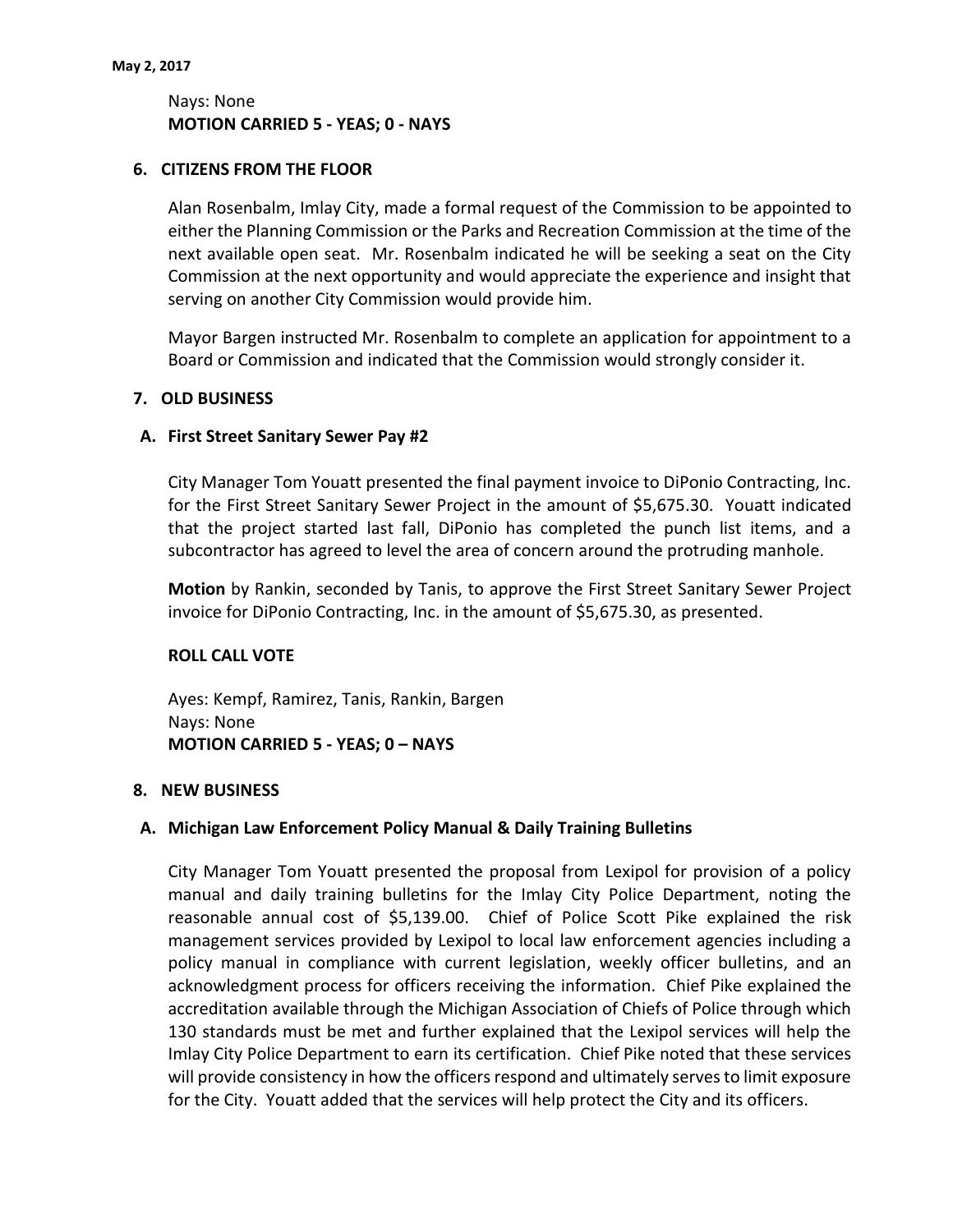**Motion** by Ramirez, seconded by Rankin, to approve the Agreement for Use of Subscription Material with Lexipol, LLC and the Imlay City Police Department in the annual amount of \$5,139.00 for the period July 1, 2017 through June 30, 2018, and a prorated cost for the current fiscal year through June 30, 2017, as presented.

#### **ROLL CALL VOTE**

Ayes: Ramirez, Tanis, Rankin, Kempf, Bargen Nays: None **MOTION CARRIED 5 - YEAS; 0 – NAYS**

#### **B. Metcalf Street Pavement Bids**

City Manager Tom Youatt announced the three bids received for the Metcalf Street Pavement Improvements from Astec Asphalt, Inc. in the amount of \$8,344.80; from T. G. Priehs Paving Co. in the amount of \$9,100.00; and Allied Construction in the amount of \$12,520.00. Youatt noted that Astec Asphalt, Inc. had performed good work for the City in the past and that funds were budgeted within the Local Street Fund to perform the work in the current fiscal year.

**Motion** by Rankin, seconded by Kempf, to approve the bid from Astec Asphalt, Inc. for Metcalf Street Pavement Improvements in the amount of \$8,344.80.

### **ROLL CALL VOTE**

Ayes: Rankin, Kempf, Ramirez, Tanis, Bargen Nays: None **MOTION CARRIED 5 - YEAS; 0 – NAYS**

### **C. Street Micro-Surfacing Bids**

City Manager Tom Youatt announced that only one bid had been received for Street Micro-Surfacing. Youatt explained the bid from Pavement Maintenance Systems LLC included options for a single course in the amount of \$17,340.00; a double course in the amount of \$24,960.00; and a cape seal in the amount of \$25,500.00. Youatt noted that DPW Superintendent Ed Priehs had reported that a single course would suit the City's needs. Youatt stated that these improvements will not be funded with road millage dollars, but it is important to keep the City streets in good shape.

**Motion** by Ramirez, seconded by Tanis, to approve the bid from Pavement Maintenance Systems LLC for single course Street Micro-Surfacing in the amount of \$17,340.00.

### **ROLL CALL VOTE**

Ayes: Kempf, Ramirez, Tanis, Rankin, Bargen Nays: None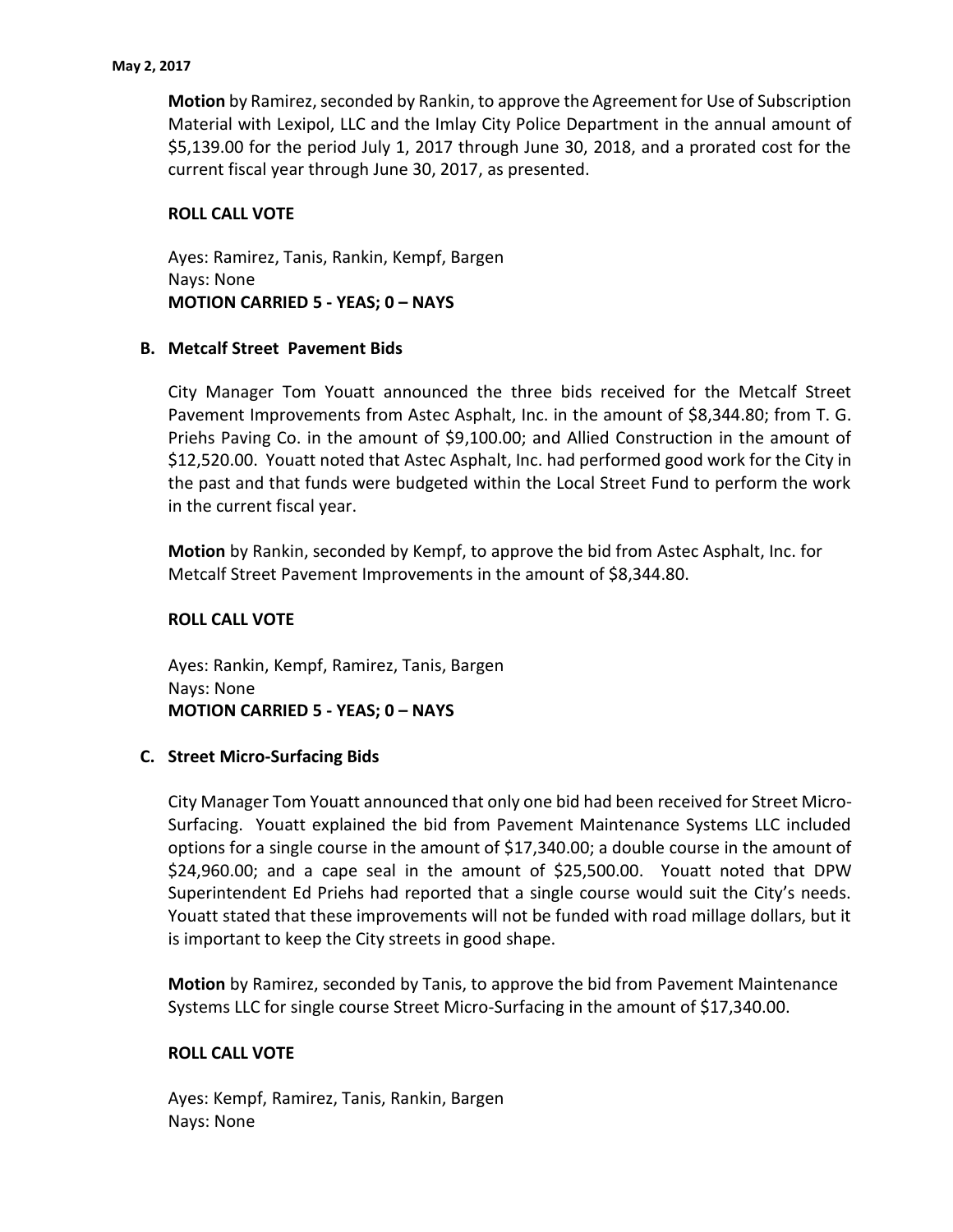#### **MOTION CARRIED 5 - YEAS; 0 – NAYS**

#### **D. Spicer Gateway Proposal**

City Manager Tom Youatt presented a proposal from Spicer Group for design engineering services for the Median/Gateway Improvement Project by I-69 in the amount of \$19,400.00. Youatt reported to the Commission that the cost estimate for construction is \$150,000.00 to \$200,000.00 and will include a boulevard, decorative lighting and attractive landscaping. Youatt further proposed a new welcome sign for the City in this prime location and stated the project will make a very positive statement to residents and visitors that they are coming to a special place. Youatt referenced the conceptual drawing of the Median/Gateway Improvement Project within the M-53 Corridor Plan and noted that the implementation of this project will drastically change the perception of Imlay City and have a lasting impact. Youatt reported that the project would be funded through General Fund fund balance, noting that the Spicer proposal under consideration includes only design engineering services.

**Motion** by Ramirez, seconded by Kempf, to approve the Median/Gateway Improvement Project proposal for design engineering services from Spicer Group in the amount of \$19,400.00, as presented.

#### **ROLL CALL VOTE**

Ayes: Kempf, Ramirez, Tanis, Rankin, Bargen Nays: None **MOTION CARRIED 5 - YEAS; 0 – NAYS**

### **E. Bar Screen Grinder Proposal**

City Manager Tom Youatt presented a proposal from Duperon for a bar screen grinder for the WWTP in the amount of \$70,000.00. Youatt reported to the Commission that the expense had been budgeted for in the current year budget of the Power and Pumping Department of the Water/Sewer Fund. Youatt reported that the proposal is to replace the existing bar screen grinder unit as a continuation of the necessary upgrades at the WWTP to continue operating efficiently.

**Motion** by Ramirez, seconded by Tanis, to approve the bar screen grinder proposal for the WWTP from Duperon in the amount of \$70,000.00, as presented.

#### **ROLL CALL VOTE**

Ayes: Ramirez, Tanis, Rankin, Kempf, Bargen Nays: None **MOTION CARRIED 5 - YEAS; 0 – NAYS**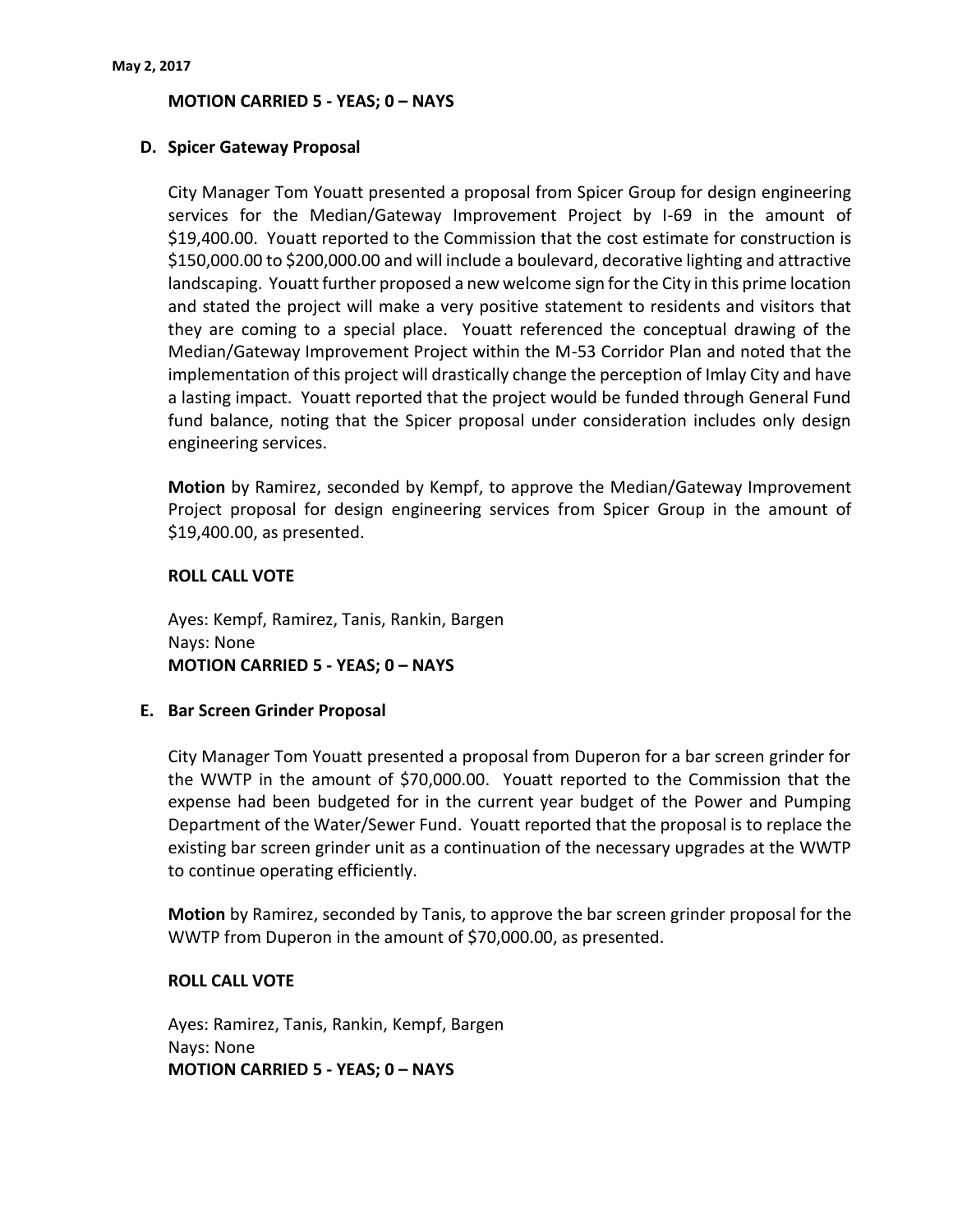# **F. Code Enforcement Officer Letter of Resignation**

City Manager Tom Youatt presented the letter of resignation from Code Enforcement Officer Anthony J. Rodriguez, effective April 28, 2017. Youatt noted his appreciation for the service Mr. Rodriguez provided to the City. Mayor Bargen noted that Mr. Rodriguez had written a separate letter to himself and the other Commissioners.

Commissioner Ramirez complimented Mr. Rodriguez on his performance and noted the City came a long way during his tenure.

**Motion** by Rankin, seconded by Ramirez, to accept the resignation of Code Enforcement Officer Anthony J. Rodriguez, retroactive to April 28, 2017, with regrets.

### **MOTION CARRIED UNANIMOUSLY**

### **G. Code Enforcement Officer Proposed Job Description**

City Manager Tom Youatt presented the proposed job description for the part-time Code Enforcement Officer position. Youatt noted that complaints received by several City departments are forwarded to the Code Enforcement Officer position for action. Youatt reported that the job description is presented in the same format as those recently updated by the MML and is needed as part of the application process to set forth the expectations for the position.

**Motion** by Tanis, seconded by Rankin, to approve the job description for the part-time Code Enforcement Officer, as presented.

### **MOTION CARRIED UNANIMOUSLY**

### **9. MANAGER'S REPORT**

Additional information was attached to the packet.

City Manager Tom Youatt presented the Commission with a response letter he had received from the DNR acknowledging their receipt of the Land Transaction Application for the Borland Road property and noted the application will now be reviewed by a DNR committee. Youatt reported that Pinnacle Foods is performing work at the intersection of M-53 and Newark Road to replace a sanitary sewer discharge pipe that runs along Newark. Youatt noted the sizeable investment this represents on the part of Pinnacle Foods. Youatt reported he will schedule a meeting with financial advisor Tom Traciak in mid-June to look at current debt load, borrowing capacity, and options for financing priority projects. Youatt reported that Richard Almberg had been hired as the new WWTP Operator and will start on May 15, 2017. Youatt noted that Mr. Almberg has good experience in WWTP operations and will bring the WWTP to full staff. Youatt reported that the public hearing for the proposed FY17/18 Budget is scheduled to be held at the May 16, 2017 Commission meeting. Youatt reported he is working to finalize the SAW Grant documentation required by the DEQ. Youatt reported he is working on the renewal of the City's property and liability insurances through MML and noted he has asked for an appraisal of the